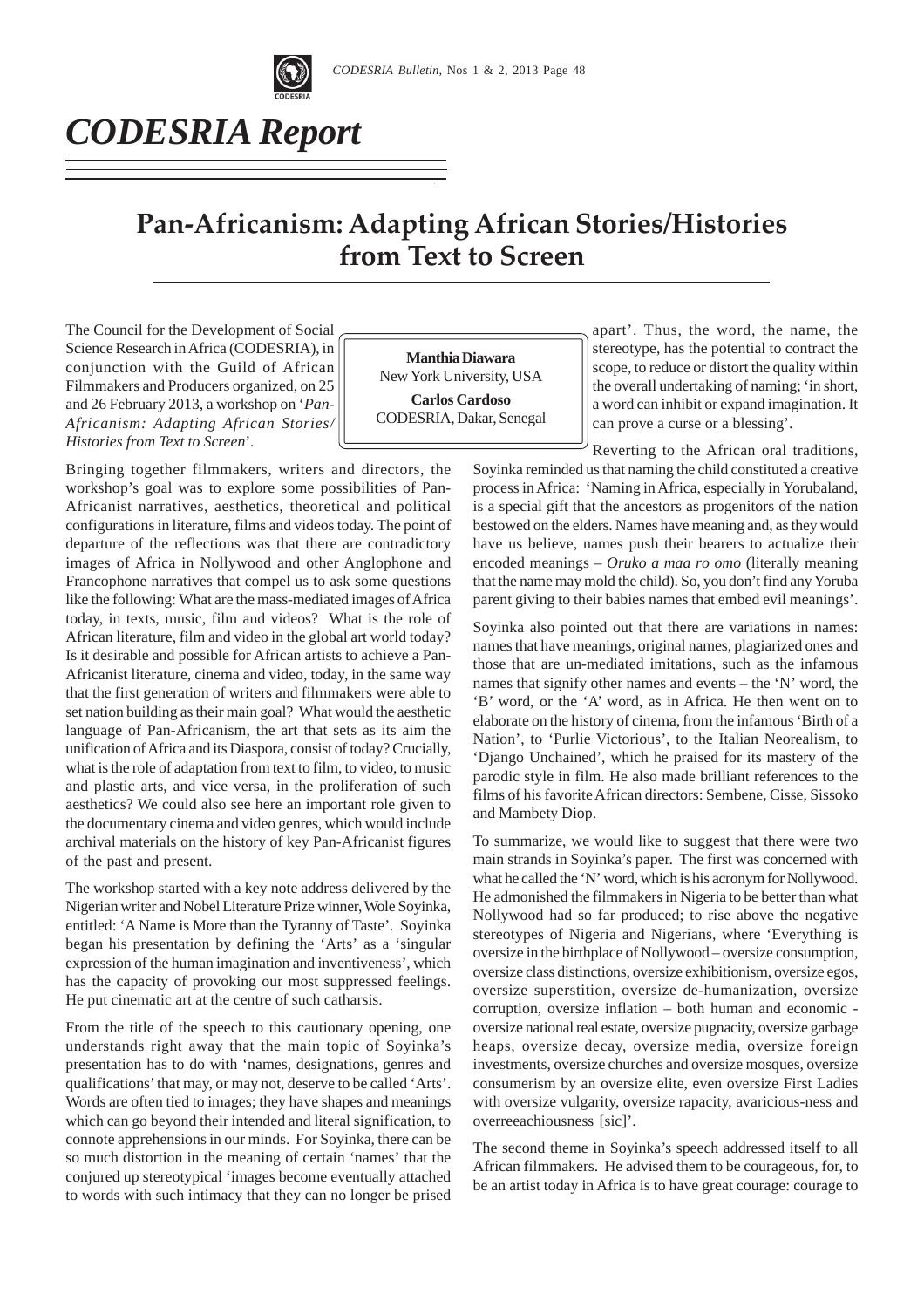speak out in the face of impending danger – danger created by **CODESRIA Report** undemocratic leaders and religious zealots, such as Boko Haram, MUJAO and Ensardine. He challenged our filmmakers to look for art in the many African mythologies that are as enduring as the 'Harry Potters' of the West; to dare compete with the Spielberg and the Tarantino in their mastery of film language. If they search for the iconic images of our time, they will find them in 'the plight of women who are being lashed publicly for showing off an inch or two of bare flesh above their ankles … in the disfigurement of individuals whose hands have been amputated, equally on account of stealing a loaf of bread as for shaking hands with a human being of the opposite sex ... in those blooddrenched pits where women have been buried to the neck and stoned to death by a public for the crime of giving their bodies to whomsoever they please … in images of men awaiting execution for yielding to the impulses of that biological makeup that responds only to others of the same sex and result in homosexual relationship'.

After Soyinka's inspiring keynote address, the workshop moved to panel presentations and discussions by the participants. The workshop was organized around five thematic clusters, constituting four plenary sessions and one round table:

- 1. Filmic adaptation and what is adaptable in the last 50 years of African literary production;
- 2. The relations and differences between literary and filmic narrations;
- 3. Contemporaneity: The African film and literary movements
- 4. African literature and film in the Era of digital technologies
- 5. Is there such a thing as African Literature and Film?

Four presentations were made in the first group, touching on issues related to adaptation and creation, oral traditions, linkages between literature and cinema in Africa, African folklore and writing screenplays in South Africa. Discussions amongst participants pointed out that adaptation is a recurrent practice in filmmaking, especially when it comes to adapting written texts into screenplays. Nevertheless, adaptation should not be seen as an act of 'slavish' imitation, whereby the secondary text (film) is considered as inferior to the primary text (novel or play).

There is a debt on the director who adapts from an original work. Adaptation symbolizes a 'creative transformation' in the sense that there is a transfiguration of the work. There is a recreation in the act of adapting. It is in the freedom of the adaptor that the creativity lies. Some examples of adaptations include 'Kongi's Harvest', 'The Ambiguous Adventure', 'Things Fall Apart', and 'Waiting for the Vote of Wild Beasts'.

 It was recalled that the creative landscapes are characterized by certain complexities due to overlapping modes of expression and the fluidity of frontiers between different modes of expression. It is from this perspective that one has to consider the relationships between oral traditions, literature and cinema, which exist side by side, influencing, confronting and interacting with each other, in a dialogically and mutually transformative ways. There is an interesting dynamics of exchange between these art forms, which is predicated on varying degrees of repetition, revision, subversion, parody, 'betrayal' and change, as well as a blurring, conflation or even erasure of the boundaries. One participant recalled that many artists are shedding singular designations as novelists or filmmakers to take on plural or hyphenated labels as griot-filmmaker or writerfilmmaker. The consensus was that we needed to capture the nature of the exchange between oral tradition, literature and cinema, and most importantly to discover the continuity and back-and-forth flow between the art forms.

Building on the already existing contributions of African scholars who have generated and circulated knowledge about Africa through literature and film, and on the presentations made, participants shared the view that the adaptation of African folklore (tales, legends and myths) into films offers an inexhaustible fount of inspiration for filmmakers. The discussion on the subject of adaptation, from a historical and formalist perspective, was expanded, yet again, by additional presentations, which looked at the topic from a philosophical angle, which emphasized the notions of origin, originality, primary/secondary creativity and borrowing.

A more general and theoretical discussion of the topic then followed. The participants stressed the fact that although there is always a debt on the adaptation vis-à-vis the original work, adaptation does not prevent one from being creative, and that in such a case, we are allowed to talk of 'creative transformation'. It is the freedom to adapt that leads to inspiration and creativity. Therefore, in adaptation, there is always a moment of creativity.

After these, there were specific presentations focusing on case studies of adaptations. A presentation on the adaptation of Uganda folktales revealed that great works of art, past and present, have drawn from people's history and folklore, and have functioned as windows into the community's culture and worldview. The presenter was then able to extrapolate that African films like *Yeelen*, *Keita* and *Guimba*, are among the great movies from the continent that have drawn heavily from folklore. The filmmakers have effectively articulated community issues that are at once both local and universal. Through an examination of folktales from Uganda, the presentation showed that such stories can be adapted into film to illustrate mainstream African and universal cultural values. The argument is that such moral and redemptive values are not always accessible in modern and contemporary life.

There was also a case study which focused on writing screenplays in South Africa. The main presenter explored a number of key challenges that confront scriptwriters in the cinematic and cultural landscape in the country. The presentation stressed the fact that writers have to wrestle with a wide range of contradictions that range from the ambiguous status of African Literature in the cultural and educational sectors; matters pertaining to cultural identity, from artistic and visual aesthetics to those that are embedded in the repertoires and economies of production that are symptomatic of the South African film industry. As far as the issue of identity is concerned, it was stressed that although since 1951 there have been twenty adaptations from novels, only three of them were written by Black South Africans. Given that Blacks constitute the majority of the South African population, and they own the bulk of folktales, the presentation raises important questions on the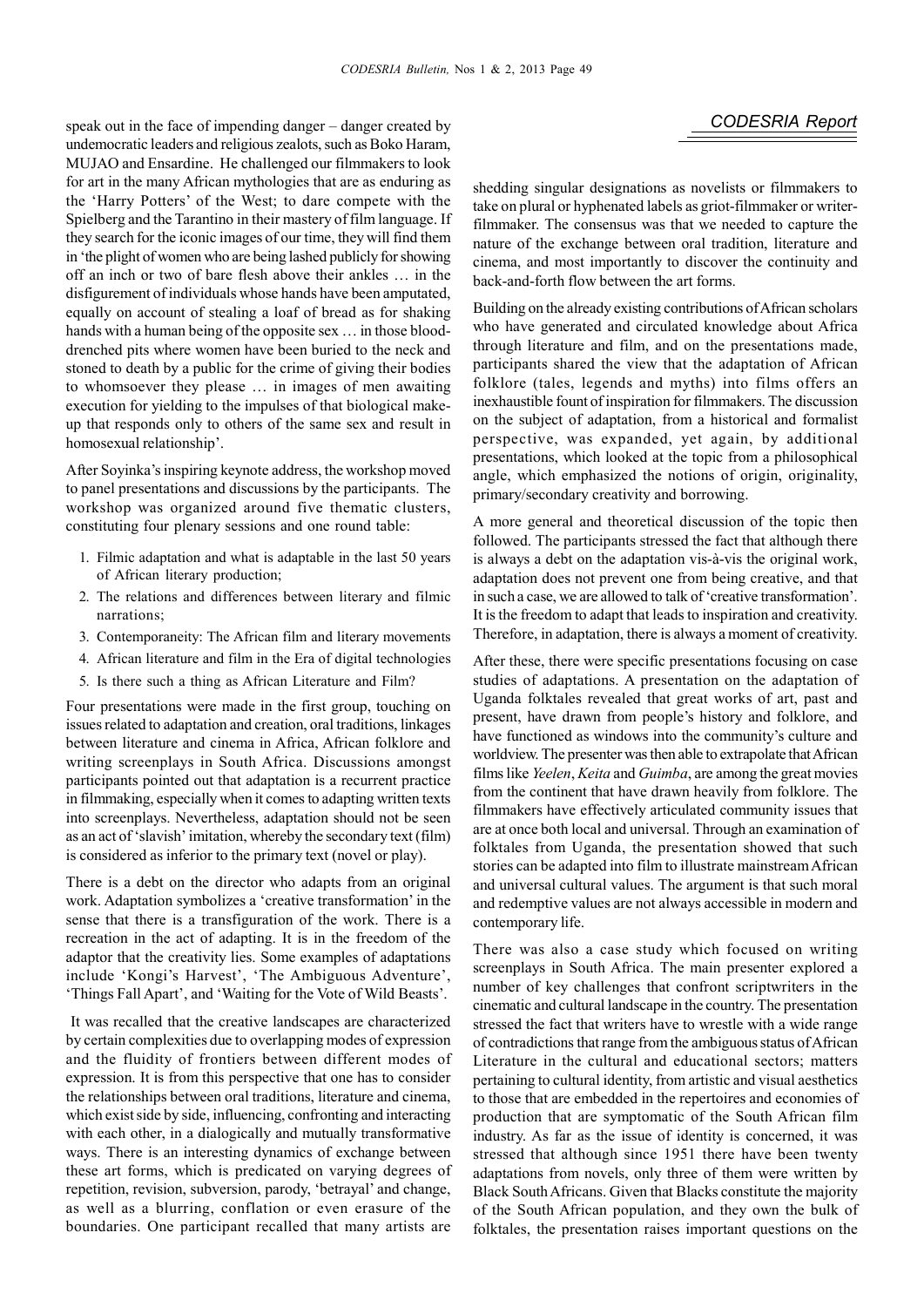### *CODESRIA Report*

limits of writing and adaptation in contemporary South Africa. This presentation questioned the modes of existence of national cinema in South Africa, where the filmmakers look more to the West than to the rest of Africa and its literature and folklore.

In the second group of presentations, two papers were discussed on two icons of African art and literature: one dealing with Ousmane Sembene's heritage and the other with Wole Soyinkas's filmic palimpsests. The presentation and discussion around Sembene Ousmane recognized that during his halfcentury career, more than a quarter of his literary and film output were been devoted to interrogating the African past. Films like *Emitai*, *Ceddo* (1977) and *Camp de Thiaroye* (1988) co-directed with Thierno Faty Sow, are proofs of such inclination. Before coming to cinema, Ousmane Sembene had already gained popularity throughout the world as the author of the literary masterpiece, *God's Bits of Wood (*1960), a fictional reconstruction of the 1947-1948 African railroad workers' strike that paralyzed traffic for months on a line that goes from Senegal to Mali. But for Sembene, the act of writing about history means, at the same time, to make history. History is about how we imagine the past. So, whenever his camera pointed to the past, it was always with a critical eye.

The discussion on Wole Soyinkas's work centred on the theory of 'Third Cinema' which considered the camera as a weapon that shed light on unseen people and their histories. The argument is that 'Third Cinema' as opposed to Hollywood and European '*auteur*' cinemas, is capable of providing new stories, a new life and a new humanity to Third World people who have been stereotyped throughout the history of cinema; hence, the term 'the camera as a weapon'. Participants stressed the point that the use of the camera as a weapon must also take into consideration the context in which the production takes place, and also the way and means chosen by the artist to pass his message across. It was remembered that some of his critics accused Soyinka of writing in a mode that makes him inaccessible to some sections of the society. It was recognized that some of the works of this great writer, that take the form of film are not well known by large audiences, and that some of his films like *Culture in Transition* (1963), *Kongi's Harvest* (1971) and *Blues for a Prodigal* (1984) could have bridged this chasm between the creator and his audience, if they had been able to circulate widely.

The presenter concluded by stating that Soyinka engaged in a 'film palimpsest', which forces the readers to develop several tools of reading, and several levels of understanding. Thus, new generation of filmmakers were encouraged to take advantage of Soyinka's script writing skills and film making experience.

The two presentations on these great icons of African film and literature helped the participants to better understand the ties between the two art forms, and to re-examine more closely how Sembene and Soyinka approached the questions of adaptation, translation and transformation of the primary texts by the secondary ones. What can we say today about adaptation, influence and/or translation of African primary texts in the light of the film works of Sembene and Soyinka?

Coming to the fourth group, which was devoted to contemporaneity, participants analyzed the intersectionality of literary and cinematic socioscapes, and issues related to mutating literacies, cultural productions and new imaginaries of Africanness. The presenters also examined the meanings of tradition, African identity, and the unstable notions of authenticity. In trying to understand the African film and literary movements, they raised the following questions: Are writers, filmmakers and video-makers contemporaries of one another? Are they travelling fellows, in the sense that they read the same books, see the same films and listen to the same music? Are they in the same time line? Do they have the same preoccupations with African politics, history and arts?

One of the strongest views expressed during this debate is that 'divergences in the vistas, narratives and textures of writers and popular cinema practitioners, jostle for space with their converging constructions of 'old and new' modes of being'. Thus, popular African cinema, including the video film industry, embodies some shared contradictions, pathologies, struggles and visions that reflect one of the framing kilns in which they are wrought. The most important questions included the varying artistic forms that enter into play, when different artists work with the dynamics of African languages and their ever-evolving polyglot cultures to produce texts that have discursive resonances for Africans today.

It was in the same vein that another presentation argued for a visual literacy through a collage of videos, photos and films that engage people into a conversation. The thesis in this presentation was that we have moved into a new context, which requires us to produce works that could feed the emerging imaginations. Young video makers today characterize themselves through the universal language of their video installations. They express themselves through images of Sankara, Lumumba, Che, and they try to look and feel like the youth everywhere, with common dress style, music and attitudes. They are the new pan-Africanists.

One of the presentations focused on the challenges of creating new tools for visual literacy, which could help us to account for the new languages of digital and performance cultures that include the new means of social struggles and quests for imagining new subjectivities. One of the speakers asked: 'Why do we have the American artist Kanye West producing music videos with Nigerian performance artists? Why has New York and Lagos become so close to one another?' We need to develop new vocabularies to account for these digital and 'mutating' vocabularies of adaptation. In the same vein, we have Ghanaian and Nigerian artists, who use cyber culture to talk to each other and to create new imaginary communities, which are transnational and not tied to any one place. Thus, we can conclude that these new devices of literacy are more over-determined by television than by dramatic literature of celluloid film. The youth now think in algorithm, instead of a logo-centric and traditional manner.

In connection with this question, participants further discussed on the need for new ways of representing women and their role in African societies. It was underlined that African women filmmakers have a better potential of presenting an improved image of the social status of women and of demanding more equality with men. One paper argued that African women filmmakers had created works that showed women's reaction to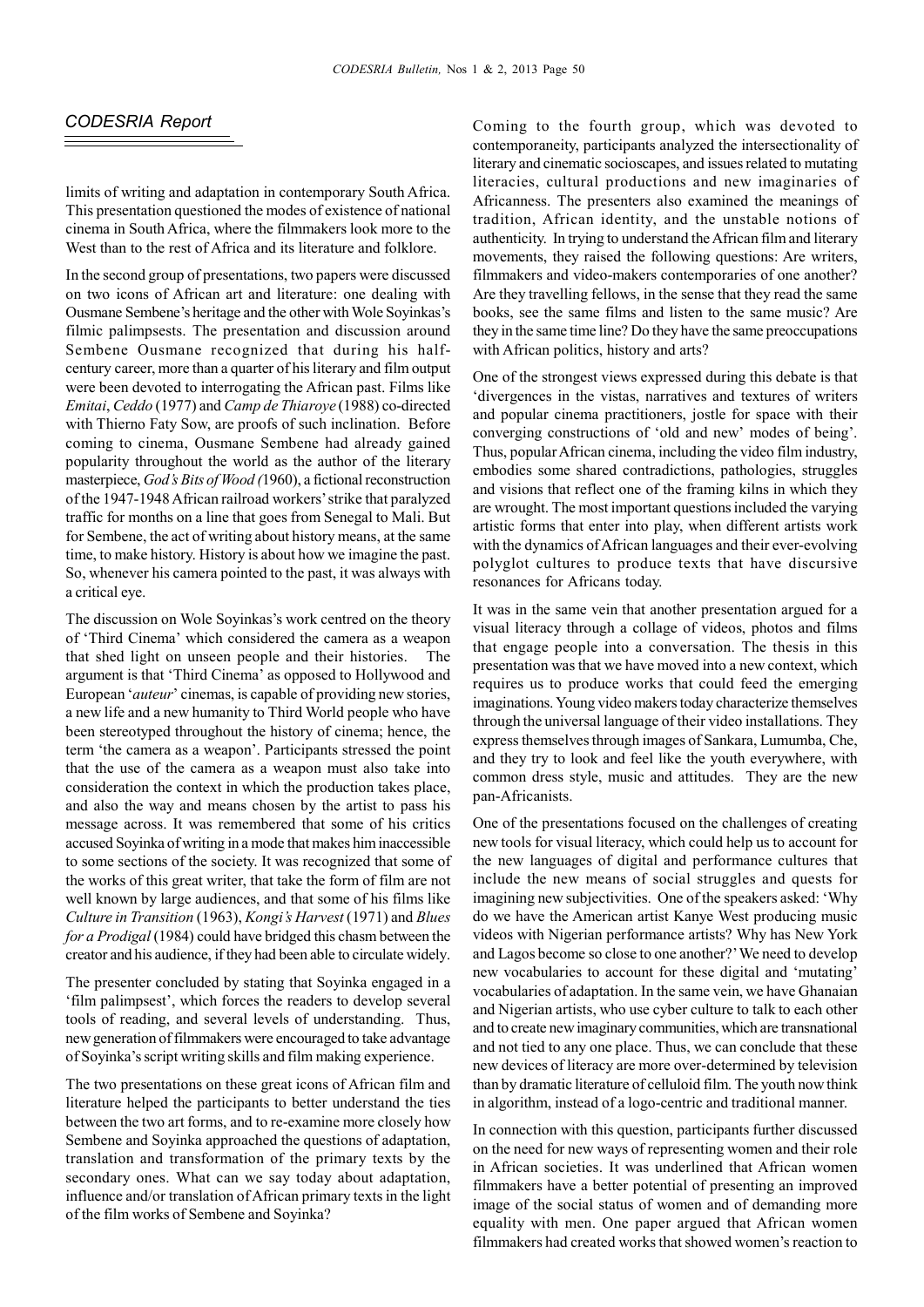their social and legal positions, and their critique of pressing **CODESRIA Report** political violence and war in Africa, in which women are always the victims.

Interestingly, the same presenter lamented the paucity of films in sub-Saharan Africa, by men or women, on the highly taboo topic of homosexuality. Some participants called for critics to denounce the demonization of lesbian women in sub-Saharan African video movies. Such films, often made with the support of religious groups, present lesbians as aberrant, foreign, and/ or diseased. Film critics should demand better representations of lesbians in sub-Saharan Africa today, particularly in the many films being produced by Nollywood in Nigeria.

Also discussed was the question of the invisibility of certan ethnic and social minorities in the visual and literary texts. It was argued that art and culture can participate in the construction of a modern African continent and its diaspora by making such groups visible in a positive light. Participants agreed, therefore, that there is need to make a cartography of the invisibility of Black and African men and women.

The second day of the conference opened with the visit of the Senegalese Minister of Culture, Mr Abdul Aziz, who made a brief presentation on the cultural policy of his country and its support for film and the other arts. The minister pointed out that Africa has a lot of stories to tell the world and that this should be done by Africans themselves. According to him:

We have a continent full of untold of stories and it is our turn to speak, to make our films, to create our arts. We should tell stories that enable us to mobilize our youth for the future. Nobody should tell our stories for us. The world should give us the opportunity to make our own mistakes. In making and adapting those histories, we should talk first about quantity, and then about quality. In order to advance in areas like filmmaking, we need to define right policies, in such fields as education. We need to put our resources together, because one country alone cannot do it. Let's talk the same language first, and then coordinate our policies. It's only by doing this that we can become strong. Our governments should wake up. We have the duty to make a reality of the dreams of our youth. Culture is important! You cannot develop economy without culture.

The fifth group of the workshop was devoted to African Literature and Film in the Era of Digital Technologies. Here, participants tried to respond to questions about the relationships between African Literature and Film and the New Technologies. What can we learn from Nollywood and the other video movements in Africa today? Can the video makers learn from African literature and film? Central in the debate were questions about the economic gains and the aesthetic losses in digital cinema.

There was a presentation on the history of TV and video production in South Africa. Given the Apartheid history of that country, it was pointed out that most of the television programmes were oriented towards Western productions, TV shows and films. At the end of Apartheid, the struggle changed to how to decolonize the television programmes. Independent video producers still have serious difficulties in putting their films in the public broadcasting programmes. One thing that came out of the digital revolution was that it broke the television's monopoly on the representation of the images of South Africa. As the distribution of bootleg copies of DVDs grew, more critiques of the government developed. Concurrently, it was also interesting to notice the growth of Christian educational documentaries. The new struggles now concernd the need for independent film and video makers to put their works on TV.

Another key concern of the presenter had to do with the poor quality of training in the era of digital revolution. While exciting in their potential for democratizing access to audio-visual expression and enhancing possibilities in the editing room, the digital technologies have adversely impacted on the depth of expression in terms of taking time to edit the films. Anybody who has a video camera can become a filmmaker now. People just shoot and quickly put the films together, without giving any serious thought to techniques of storytelling, ethics and intellectual editing.

The presentation on the Ghanaian videos was also historical, in terms of the evolution of that country from film to digital videos. It was argued that movies coming from Ghana have come a long way and gained some level of international recognition, especially with its English language titles, which have won international awards. However, in the past five to ten years, there has been a steady growth of local productions in Twi and other local languages. Christened 'Kumawood', because of the fact that the videos are mostly produced in Kumasi, these movies have grown in popularity especially with the rural people where literacy in English is very low. In making the films a source of knowledge about people's life, these movies are largely social dramas told in simple plots to make the average person understand and appreciate them.

Nevertheless, the digital revolution has also created a 'quantity/ quality' divide here, too. Without government support for film production, filmmakers have had to fend for themselves as producers and distributors of their own films. The market pressure also forces them to quickly produce bad quality films, with bad subtitles. There is also a realization that it is popular stars that carry the films, and not good stories. All of these elements of the digital reality have contributed to lowering the quality of Ghanaian movies. It was pointed out in the discussion that the problem was not only that the videos were shot in a local African language. The real issue has to do with poor quality of production, which is an imperative of the digital, instantaneous demand by the consumer society. As one of the participants in the audience put it, the digital technology has its own exigencies and requirements, which influence the content and the form of the videos. In another quality/quantity discussion, this time with regard to distribution, it was said that one reason the local language 'Kumawood' films were not able to reach an international audience was that the producers were happy with only Twi speaking audiences in Ghana, which constituted 60 per cent of the population.

The last two sessions were devoted to the issue of whether there is such a thing as Pan-African Literature and Film today. The first speaker at this round table stated that Pan-Africanism can come through many forms, and not just through militancy.